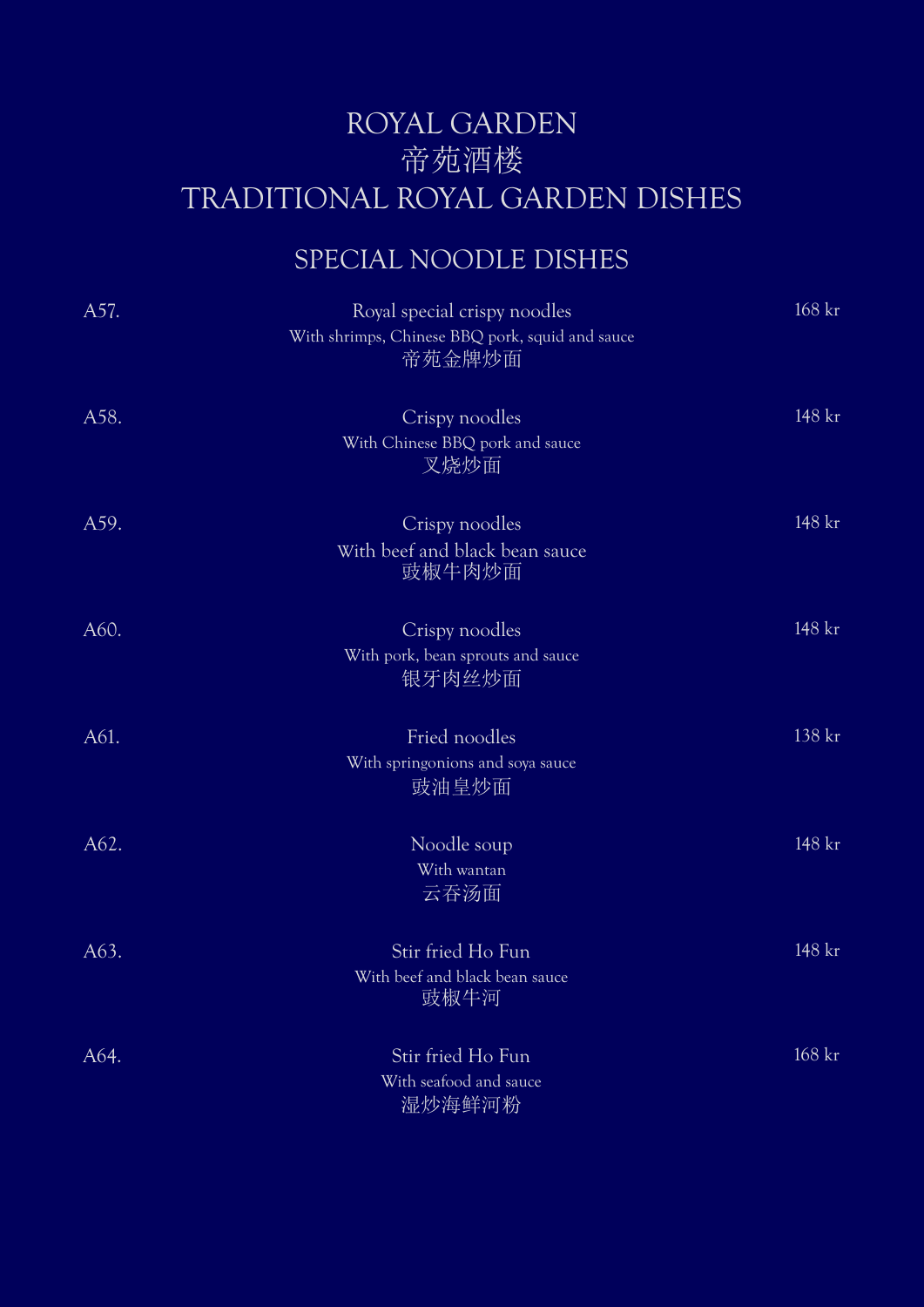### ROYAL GARDEN 帝苑酒楼

#### RICE PORRIDGE AND SPECIAL NOODLE DISHES AND SPECIAL CANTONESE DISHES

| A65. | Stir fried Ho Fun                                                                                              | 148 kr |
|------|----------------------------------------------------------------------------------------------------------------|--------|
|      | With beef<br>干炒牛河                                                                                              |        |
| A66. | Rice porridge<br>With preserved egg and pork<br>皮蛋瘦肉粥                                                          | 98 kr  |
| A68. | Rice porridge<br>With king prawns<br>大虾粥                                                                       | 108 kr |
| A69. | Fried rice noodles a la Singapore style<br>With Chinese BBQ pork, shrimp and vegetables (a bit spicy)<br>星洲炒米粉 | 148 kr |
| A71. | Chinese BBQ pork (Char Siu)<br>With rice and vegetables<br>叉烧饭                                                 | 158 kr |
| A72. | Cantonese roasted duck<br>With rice and vegetables<br>烤鸭饭                                                      | 158 kr |
| A73. | Chinese BBQ pork (Char Siu)<br>With homemade soya sauce<br>叉烧                                                  | 188 kr |
| A74. | 1/2 Cantonese roasted duck<br>With homemade duck soya sauce<br>明炉烤鸭                                            | 298 kr |